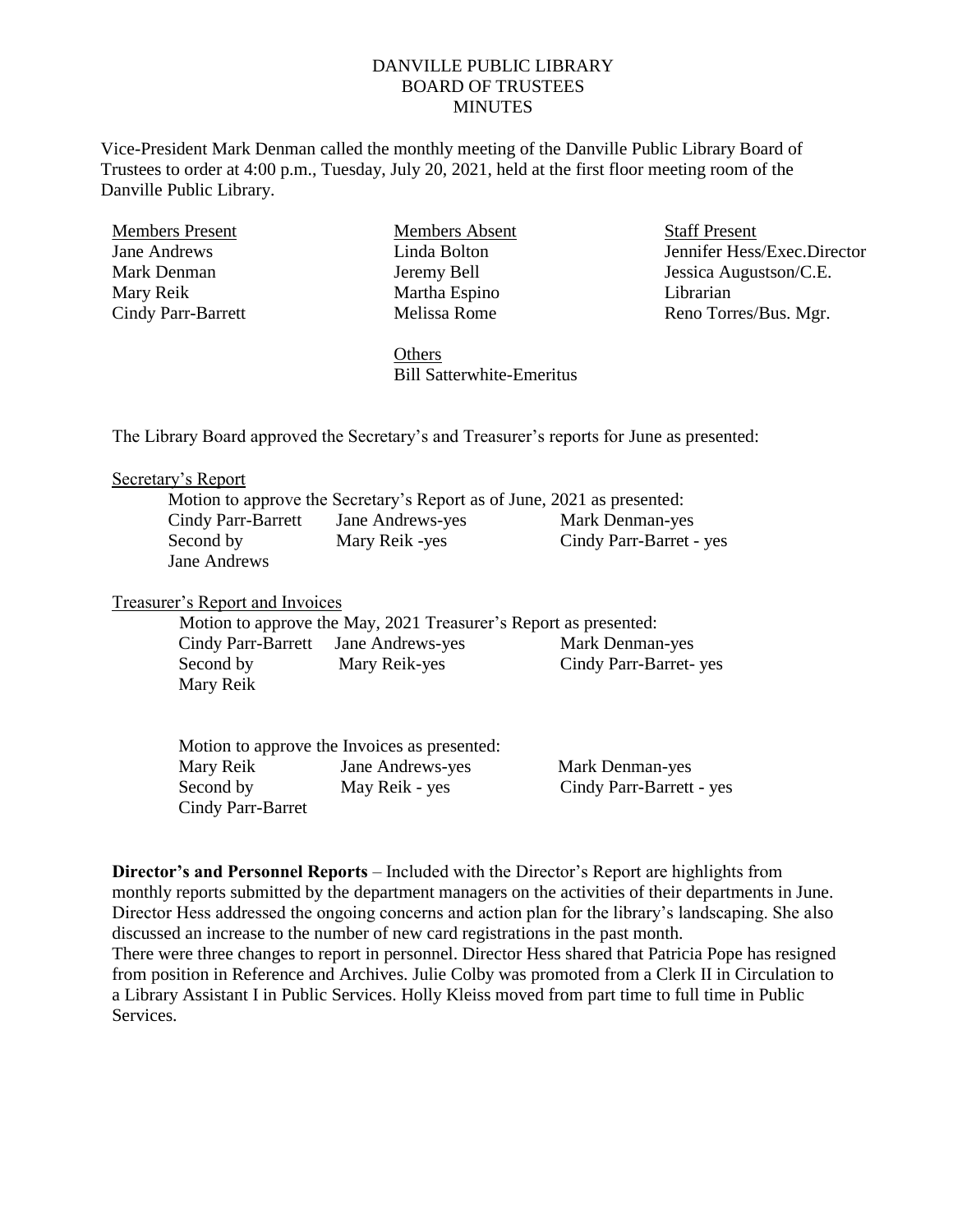Page 2 July 20, 2021 Board Minutes

## **Committee Reports**

**Finance Committee** – Committee Chair Jane Andrews reported that the Finance Committee met immediately before the board meeting. The Finance Committee had no action items to present. The Finance Committee's next meeting will be held on Tuesday, August 17, 2021, at 3:45 p.m. Second Floor Conference Room

The Finance Committee's next meeting will be held on Tuesday, July 20, 2021, at 3:45 p.m. Phase 4: Online; Phase 5: Second Floor Conference Room

**Policy Committee** – Committee Chair Cindy Parr-Barret reported that Policy Committee had five action items to present, one of which was added to the agenda at the start of the meeting:

That the Danville Public Library Board approve the removal of the Codes listed below, which were suggested by HR Source.

5140 Reporting Absences 5156 Probation (changed to PIP, but not needed) 5210 Classification System

| Motion to approve as presented: |                  |                          |
|---------------------------------|------------------|--------------------------|
| Jane Andrews                    | Jane Andrews-yes | Mark Denman-yes          |
| Second by                       | May Reik - yes   | Cindy Parr-Barrett - yes |
| Mary Reik                       |                  |                          |

That the Danville Public Library Board approve changes to Codes 5110, 5820, "Purpose of the Manual" and "Disclaimer," which were updated by HR Source to include the "At Will" employment statement.

Introduction

Purpose of the Manual Disclaimer 5110 Initial Employment 5820 Employee Resignation

> Motion to approve as presented: Jane Andrews Jane Andrews-yes Mark Denman-yes Second by May Reik - yes Cindy Parr-Barrett - yes Mary Reik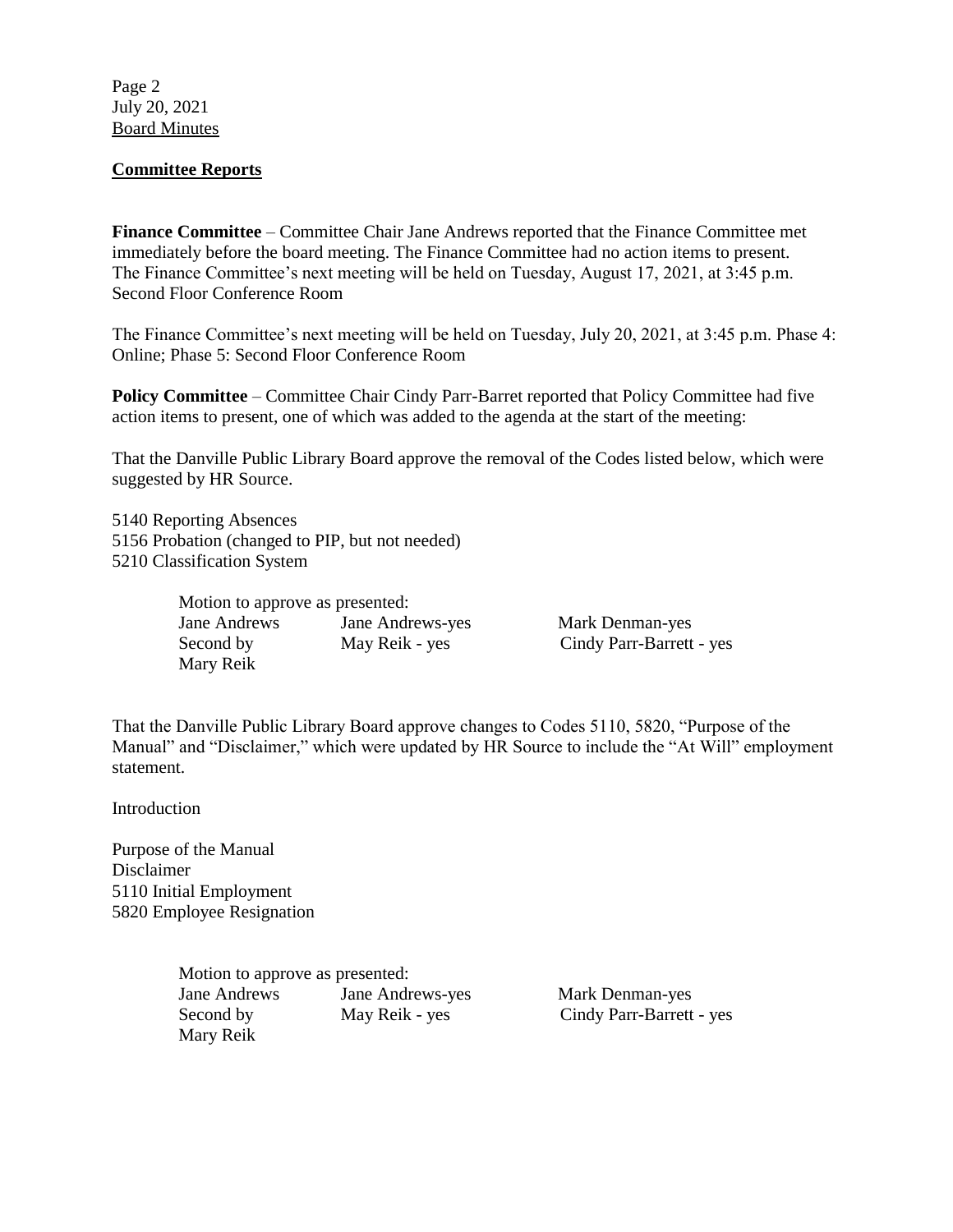Page 3 July 20, 2021 Board Minutes

That the Danville Public Library Board approve changes to the Codes listed below, which were updated by HR Source with standard Human Resource "best practice" terminology.

Introduction 5020 Application, Amendment & Deviation of Personnel Policies 5030 Definition of Terms 5132 Overtime 5150 Evaluation of Employees 5153 New Employee Orientation 5160 Notice of Vacancies 5180 Outside Employment 5310 Leave of Absence Without Pay 5321 Nursing Mothers 5360 Bereavement Leave 5390 Military Leave 5580 Accidents/Injuries on the Job 5630 Problem Patrons 5830 Reduction in Force 5870 Adjustment to Final Pay

| Motion to approve as presented: |                  |                          |
|---------------------------------|------------------|--------------------------|
| Mary Reik                       | Jane Andrews-yes | Mark Denman-yes          |
| Second by                       | May Reik - yes   | Cindy Parr-Barrett - yes |
| Jane Andrews                    |                  |                          |

That the Danville Public Library Board approve changes to the Codes listed below, which were updated in accordance with current State and Federal laws by HR Source.

5040 Equal Employment Opportunity and Antidiscrimination 5050 Drug-Free Workplace 5115 Employment Criminal Background Checks 5311 Domestic or Sexual Violence Leave 5620 Sexual Harassment

| Motion to approve as presented: |                  |                          |
|---------------------------------|------------------|--------------------------|
| Jane Andrews                    | Jane Andrews-yes | Mark Denman-yes          |
| Second by                       | May Reik - yes   | Cindy Parr-Barrett - yes |
| Mary Reik                       |                  |                          |

That the Danville Public Library Board approve changes to Code 5330: Sick Leave to meet language required by IMRF.

| Motion to approve as presented: |                  |                          |
|---------------------------------|------------------|--------------------------|
| Mary Reik                       | Jane Andrews-yes | Mark Denman-yes          |
| Second by                       | May Reik - yes   | Cindy Parr-Barrett - yes |
| Jane Andrews                    |                  |                          |